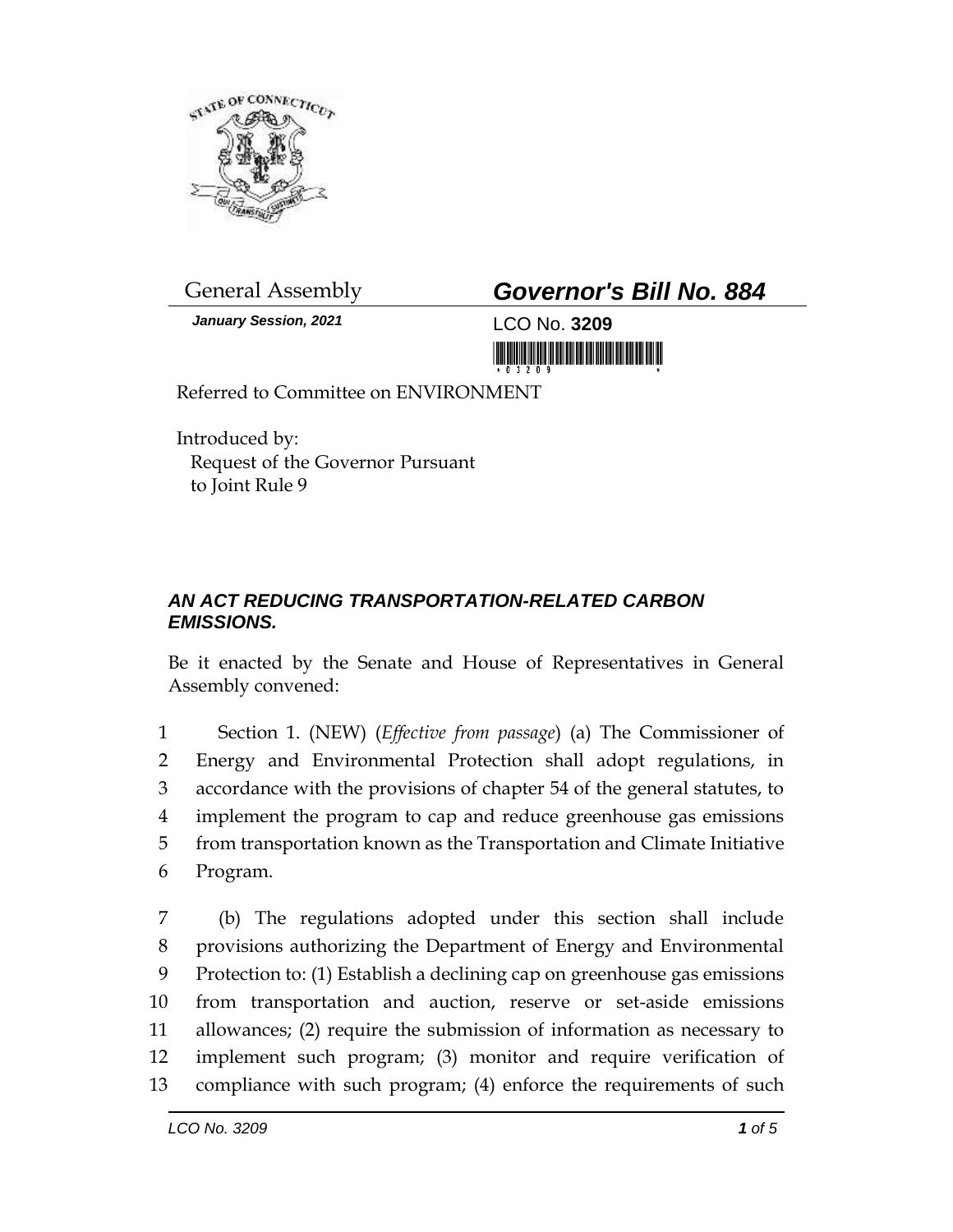program; and (5) carry out the functions and further the purposes of such program. The Department of Energy and Environmental Protection may use an agent or contractor to perform administrative functions of such program.

 (c) The regulations adopted under this section may include provisions to cover the reasonable administrative costs associated with the implementation of such program in this state, including, but not limited to, engagement with communities that are overburdened by air pollution and underserved by the transportation system, as determined by the Commissioner of Energy and Environmental Protection and the Commissioner of Transportation, and to fund assessment and planning of measures to reduce emissions and mitigate the impacts of climate 26 change and to cover the reasonable administrative costs of state agencies associated with the adoption of regulations, plans and policies in accordance with section 22a-200a of the general statutes. Such costs shall not exceed five per cent of the total annual projected allowance value.

 (d) The proceeds of emissions allowance auctions conducted pursuant to this section shall be deposited into a Transportation and Climate account established by the Comptroller as a separate, nonlapsing account within the Transportation Grants and Restricted Accounts Fund. Such proceeds shall not be considered pledged revenue of said fund under section 13b-61 of the general statutes, as amended by this act.

 (e) For the fiscal year ending June 30, 2022, and each fiscal year thereafter, the Department of Transportation and the Department of Energy and Environmental Protection, with the approval of the Secretary of the Office of Policy and Management, shall invest the proceeds of emissions allowance auctions conducted pursuant to this section in strategies designed to reduce greenhouse gas emissions and air pollution from the transportation sector, provided not less than thirty-five per cent of such auction proceeds shall be invested in a manner designed to ensure communities that are overburdened by air pollution or underserved by the transportation system, as determined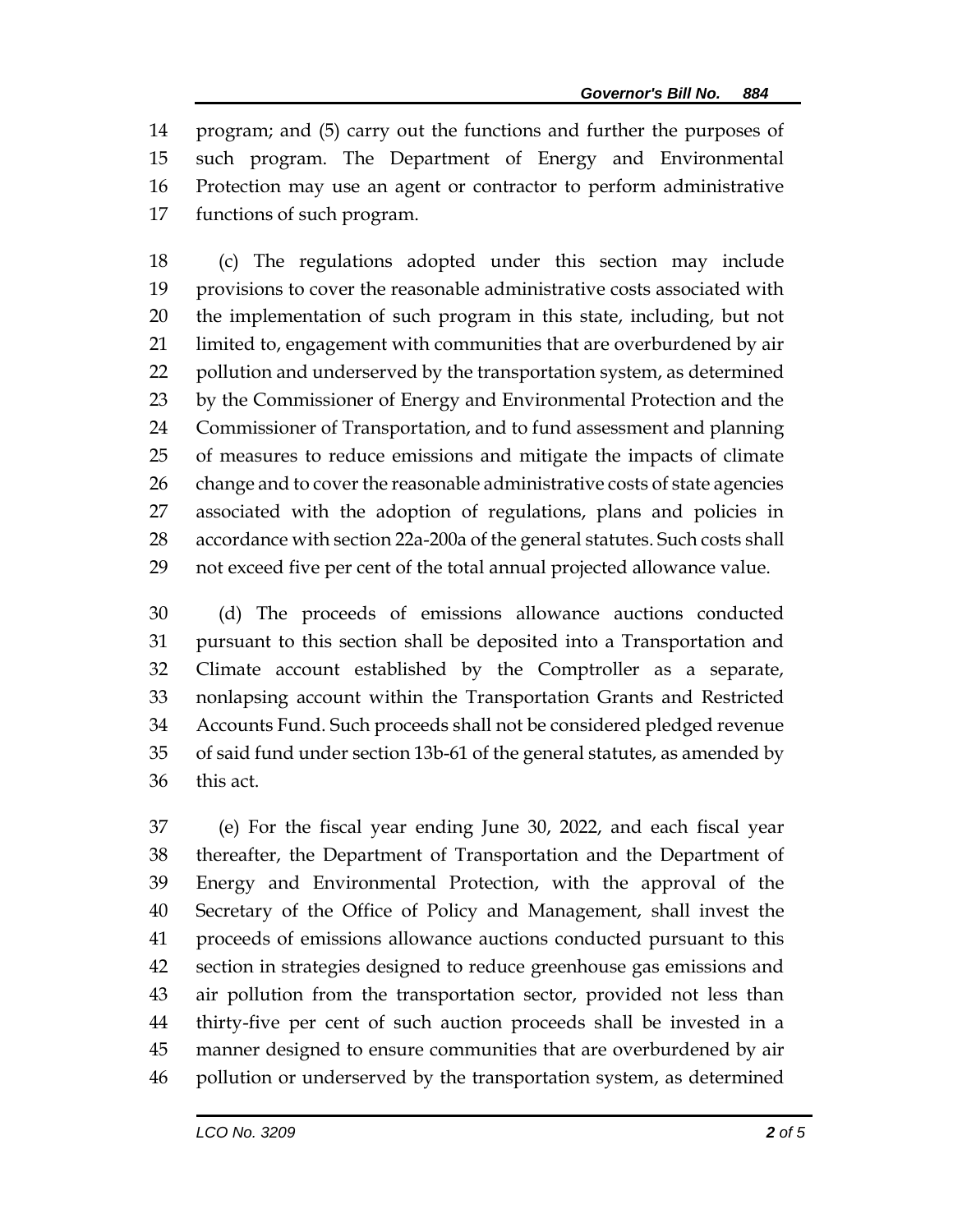by the Commissioner of Energy and Environmental Protection and the Commissioner of Transportation, benefit from transportation projects and policies that reduce emissions from transportation sources.

 (f) There shall be an Equity Advisory Board which shall advise the Commissioner of Energy and Environmental Protection and the Commissioner of Transportation on decision making and equitable outcomes for the program and facilitate input from communities that are overburdened by air pollution and underserved by the transportation system, as determined by said commissioners, with respect to reducing air pollution and improving the transportation system. Said commissioners shall jointly (1) determine the total number of members on the Equity Advisory Board, and (2) select the members to serve on the Equity Advisory Board. Such members shall consist of stakeholders selected jointly by said commissioners, with a majority of members being residents of communities that are overburdened by air pollution and underserved by the transportation system, as determined by said commissioners. Said commissioners may establish rules, procedures and guidelines for the operation of the Equity Advisory Board.

 (g) On or before October 1, 2024, and annually thereafter, the Department of Energy and Environmental Protection and the Department of Transportation shall publish, on each such department's Internet web site, a report of the proceeds and investments of the Transportation and Climate Initiative Program, including the equitable investment of the proceeds. The Department of Energy and Environmental Protection and the Department of Transportation shall provide an annual opportunity for the public to review and comment on such program.

 Sec. 2. Subsection (a) of section 13b-61 of the general statutes is repealed and the following is substituted in lieu thereof (*Effective July 1, 2021*):

(a) On and after July 1, 1975, there shall be paid promptly to the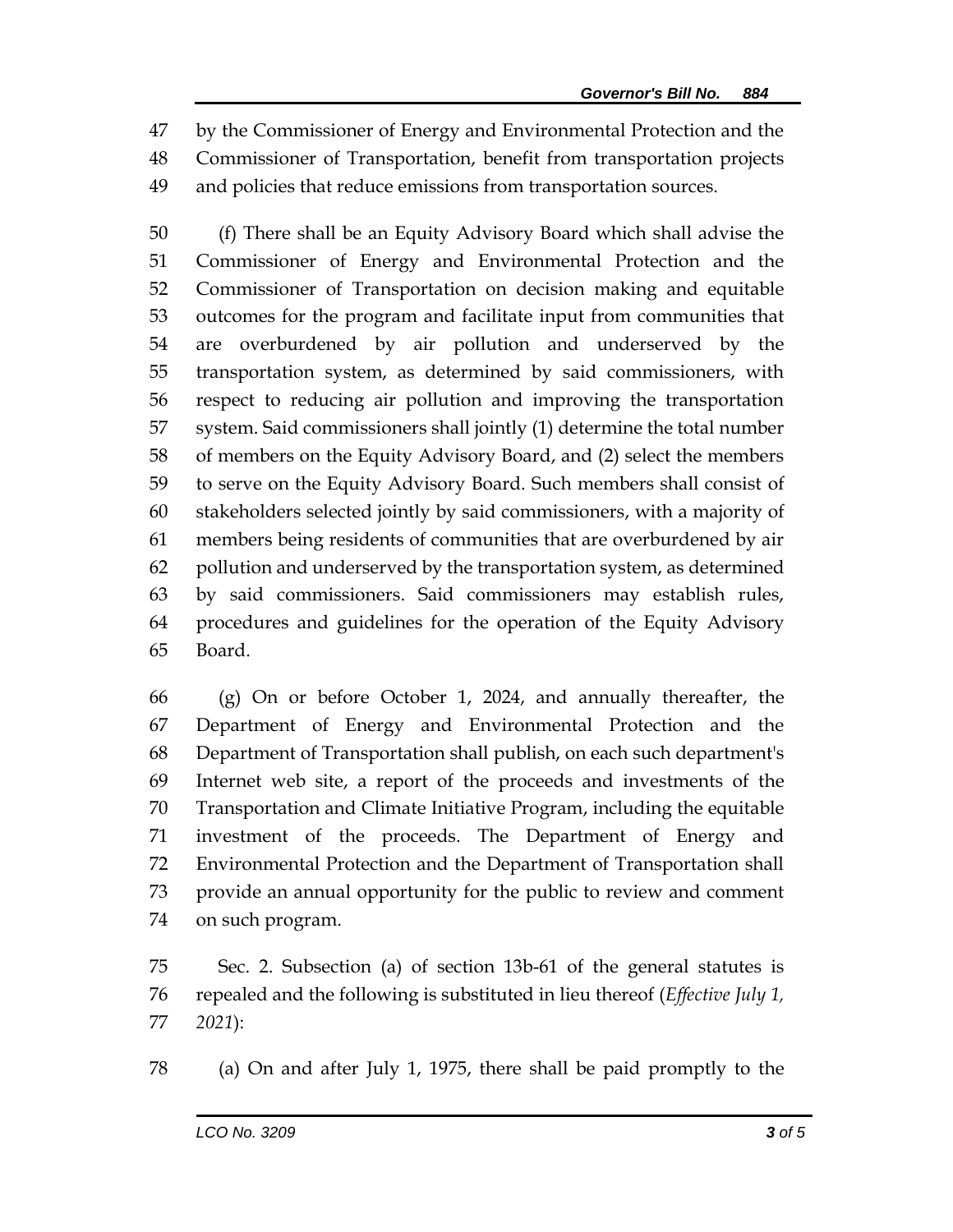Treasurer and thereupon, unless required to be otherwise applied by the terms of any lien, pledge or obligation created by or pursuant to the 1954 declaration or part III (C) of chapter 240, credited to the General Fund: (1) All moneys received or collected by the state or any officer thereof on account of, or derived from, motor fuel taxes; provided on and after July 1, 1983, one cent of the amount imposed per gallon before July 1, 1984, and received or collected from any rate of such tax on motor fuels shall be credited by the Treasurer to the Special Transportation Fund; (2) All moneys received or collected by the state or any officer thereof on account of, or derived from, motor vehicle taxes; (3) All moneys received or collected by the state or any officer thereof on account of, or derived from, expressway revenues; (4) All moneys becoming payable, under the terms of the 1954 declaration and part III (C) of chapter 240, into the Highway or Additional Expressway Construction Funds mentioned in said declaration; (5) All moneys received or collected by the state or any officer thereof on account of, or derived from, highway tolls; (6) All other moneys received or collected by the Commissioner or Department of Transportation; and (7) Any other receipts of the state required by law to be paid into the state Highway Fund or the Transportation Fund other than proceeds of bonds or other securities of the state or of federal grants under the provisions of federal law or the proceeds of emissions-allowance auctions conducted under section 1 of this act. This act shall take effect as follows and shall amend the following sections:

| Section 1 | ∣ †rom passage | New section |
|-----------|----------------|-------------|
| Sec. ~    | July 1, 2021   | $13b-61(a)$ |